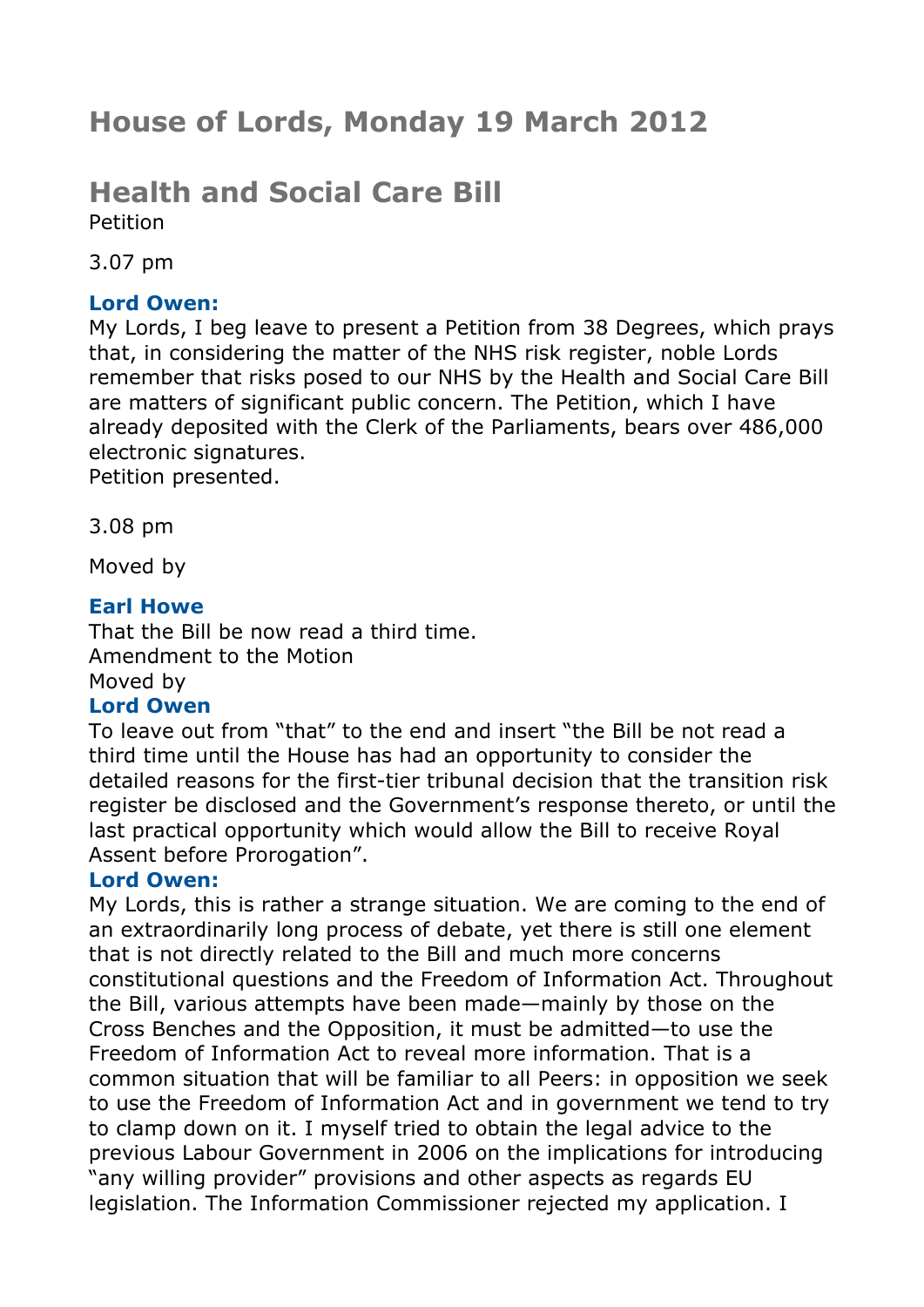accept that because the Freedom of Information Act has been very well established, with a commissioner who makes recommendations. These can be challenged by government or any other interested party. The commissioners can then decide on whether to uphold them and then there is a further appeal.

What is extremely unusual about the request that this register be disclosed—the transitional register, which relates more to the legislation—is that two decisions under the Freedom of Information Act have upheld disclosure. It was a surprise to quite a lot of us that the first decision by the Information Commissioner was that the register be disclosed—in fact, there are two registers. What became interesting was that the tribunal was going to have the matter referred to it. I pay tribute to the noble Earl, Lord Howe, who, on behalf of the Government, recognising the dilemma that we might be in in this House, having come to our normal discussions on the Bill and wanting to hear a decision, asked the chairman of the tribunal, Professor Angel, to bring forward his hearings. That was done and the tribunal sat on the 5th and 6th of this month. Again, its decision was against the Government and was that this register which relates to the peculiar circumstances of this very complex and long legislation should be disclosed.

It is fair to say that the Government have another appeal procedure open to them. There is another tribunal that they can go to. I make it clear that I do not believe that any Freedom of Information Act worth the name would ride roughshod over the legitimate case of the Government to hold back information and, furthermore, to receive information that is confidential to them during the process of legislation or of good government. As we know, the previous Cabinet Secretary went to the tribunal and argued—and I do not disagree—that civil servants, when asked to make risk assessments, wanted to feel confident that they could raise the unspeakable, if you like, with Ministers and not feel hesitant about bringing forward risks. However, risks go to the core of this legislation, and that is the most important thing about it. The issue before the House is whether the risks of continuing with the legislation—no one believes that there are no risks—are greater than the risks of stopping the legislation. Few would disagree that there must be some risks in stopping legislation, having continued with it this far. This is, if one likes, a balance of judgment. My premise and my plea to the House is that, before making a final decision, all those who respect freedom of information and the world that we now live in with a viable Freedom of Information Act should at least await the decision of Professor Angel and the tribunal. That is all I ask for.

The question is a practical one. Are there enough weeks or days available to the House before Prorogation? I took soundings and it was very clear—certainly among Cross-Benchers, who I am bound to talk to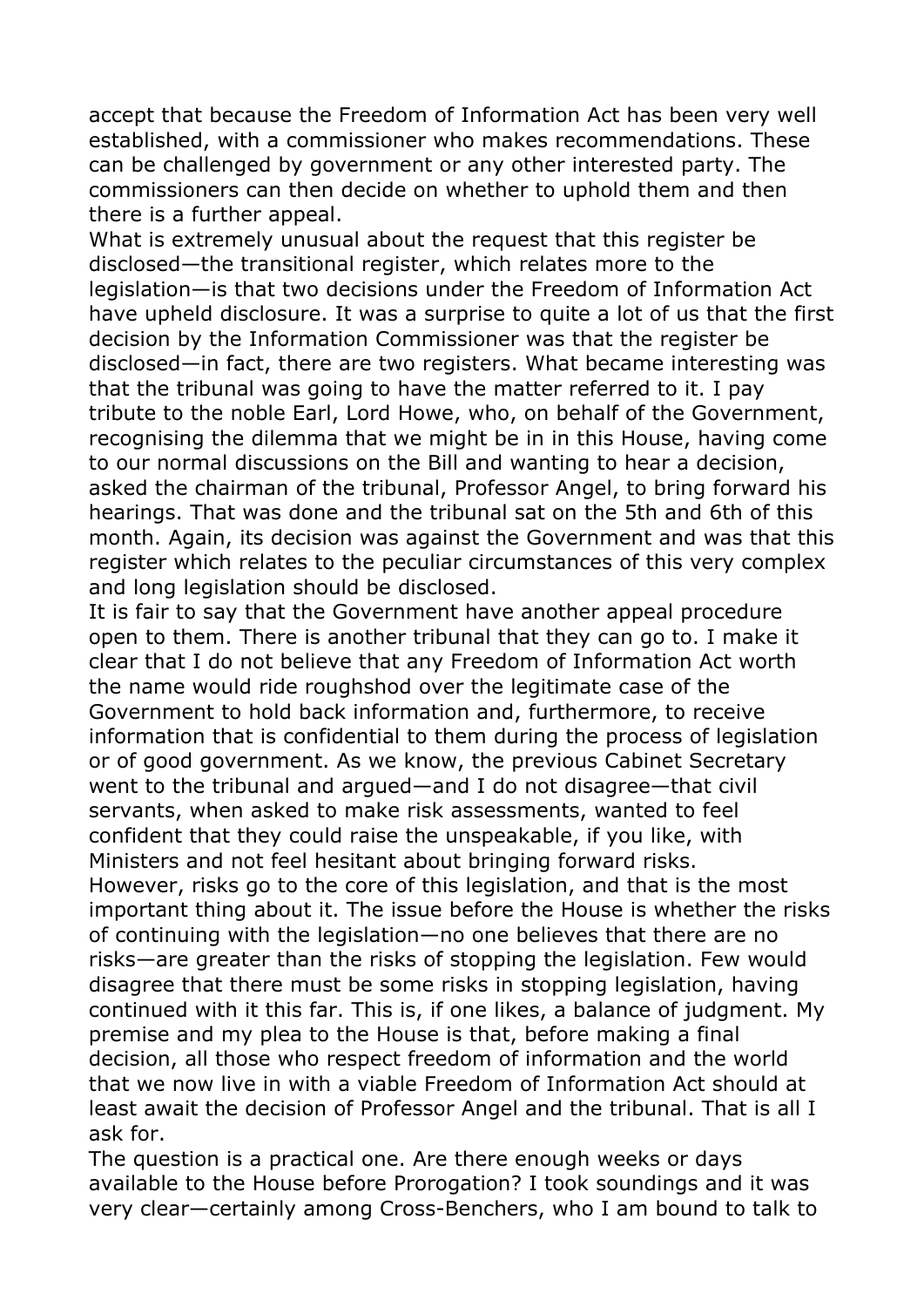more than others—that there was no belief that this issue should block the legislation; they did not think that it would be appropriate. There was a lot of substance in their argument. Whatever one's views about the Bill, that can be discussed at Third Reading. The question here was whether we could frame an amendment that would give the Government the freedom to bring this issue back before Prorogation. I used the words,

"until the last practical opportunity which would allow the Bill to receive Royal Assent before Prorogation".

We are not therefore discussing whether the Bill should go forward. This is not by any standard a blocking measure. Nor, I suggest to the House, would we really be sensible to make a decision in principle whether the tribunal's judgment should be upheld. It is anyhow, as I said, open to the Government to go to another appeal.

What seems to me pretty important is to listen to what the tribunal has decided. It has made a complex judgment, because it decided that the overall risk assessment should not be published but the transitional risk assessment should. A lot of people are still not sure how that distinction could have been made, but it has. We passed the legislation for freedom of information. I think it was an extremely good piece of legislation. It was put on the statute book in 2000 and was modified in 2005. As I said, it is not a complete licence for anyone to go in to get everything published that they might want. There are checks and balances. It seems to me that we should respect those checks and balances and await the decision.

There is a political and practical reason also, quite outside that. Those of us who have spent many hours and days on the Bill know that we can easily be in a bubble in which we discuss the line by line amendments and the practical wording of the legislation, but I suggest to the House that we are in a very unusual situation. On Friday, the result of a poll held among members and fellows of the Royal College of Physicians was announced. I have an interest to declare. I am a fellow of the Royal College of Physicians and I voted. Thirty-five per cent voted, which, given the circumstances—ballots also go to overseas members—was a pretty high poll, and 69 per cent voted that the legislation should not go forward. Only 6 per cent believed that it should.

Everyone in this House makes their own judgment about a Bill. Pressures from outside, electronic petitions and opinion polls among royal societies come and go and we still make our decisions. I have no complaints about that and I do not believe that the medical profession has any particular monopoly of wisdom on this issue. What is staggering about the legislation is how it has been opposed by practically everybody who works in the health service. I refer not just to unions such as the BMA and the Royal College of Nursing, which have dual functions, both representing their professional bodies. Every royal college that balloted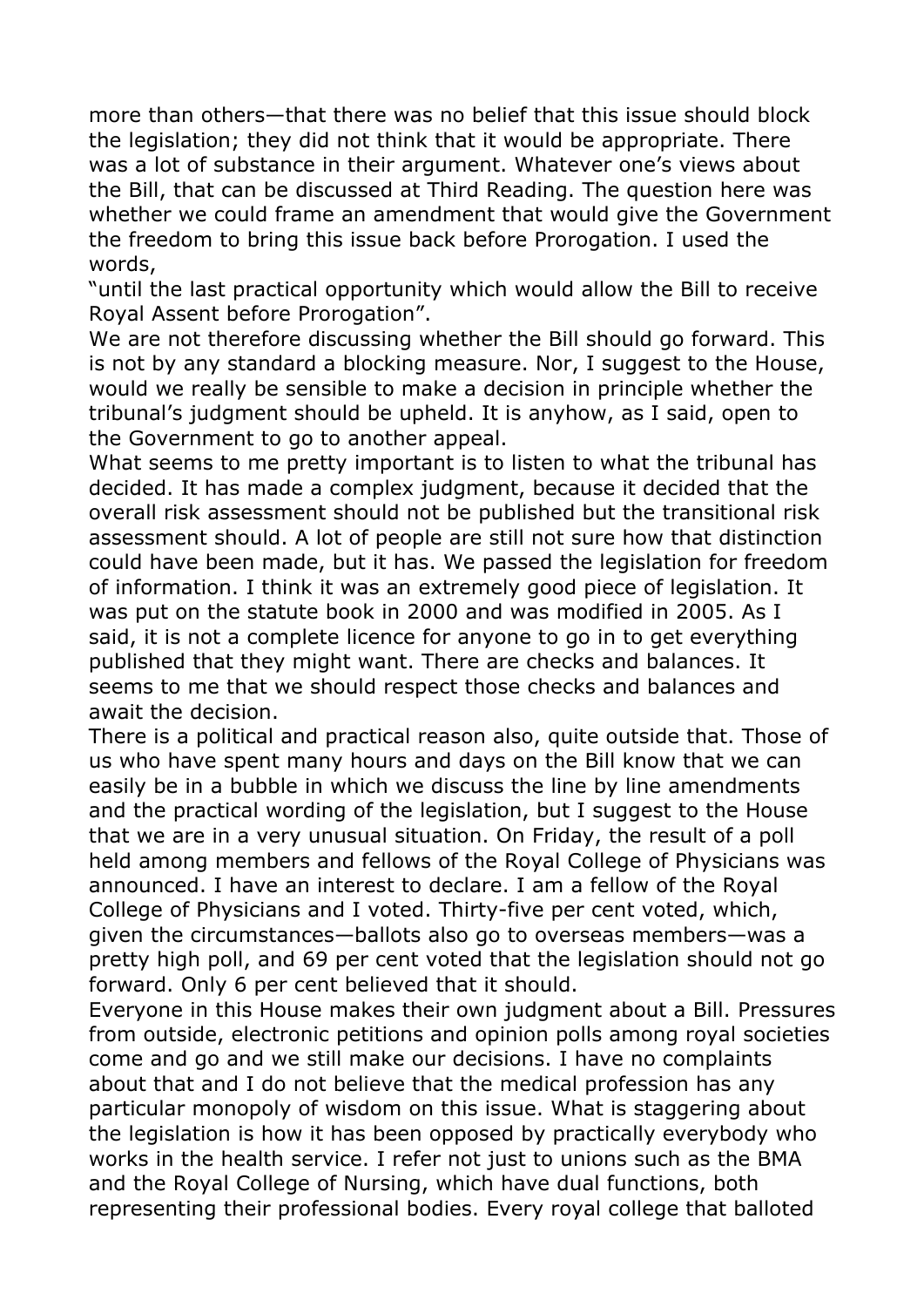its members has come up with that conclusion.

All I am saying to the House in all sincerity is that we should follow due process on this Bill. Let us demonstrate to everybody that, even if they disagree with it, if the Bill is passed, they must co-operate with the legislation of the House. They must accept it in good will as the judgment of Parliament and they must work within the legislation. But do not leave unfinished business, do not leave out one massively important issue, which is to hear the view of the tribunal that we erected in the legislation and gave the freedom to make a judgment, and which has twice opposed the Government's judgment. I rest my case.

At end of debate on the Motion:

## **Lord Owen:**

My Lords, we have heard a lot of speeches and I do not intend to take long, but I reiterate—if any noble Lord has come in late to this debate that they should again read the amendment. It makes it clear that what we are trying to do is find enough time—a matter of a few weeks—to hear the opinion of the tribunal that has found against the Government on the disclosure of the risk register. That is a provision within the Freedom of Information Act and follows the earlier decision against the Government arguing for the disclosure of the transitional risk register by the commissioner.

It is pretty unusual for the Government to find two such rulings against them, and it seems perfectly legitimate, before making a final decision which I readily concede has to be made before prorogation—to give the courtesy, let alone anything else, of hearing the judgment. It is almost as if we are afraid of the judgment.

In fairness to Professor Angel, we heard from the former Lord Chancellor about his credentials. People do not sit on the tribunal for freedom of information just on one case. They have made many different judgments; they know the issues. With respect to the former Permanent Cabinet Secretaries who have spoken, those who sit on the tribunal know the issues—I do not say as well as former Cabinet Secretaries, but they were looking at it from one side of the equation, the well-being of the Civil Service and the service and information they gave to Ministers. The Freedom of Information Act looks at it from a wider perspective. It looks at it for the good governance of the country as a whole. It urges people to look at why we have open government and greater transparency: because people find it much easier then to accept democratic decisions. This is about a democratic process.

## **Lord Alderdice:**

My Lords, I have listened carefully to what the noble Lord, Lord Owen, has said. My understanding from his earlier intervention was that he felt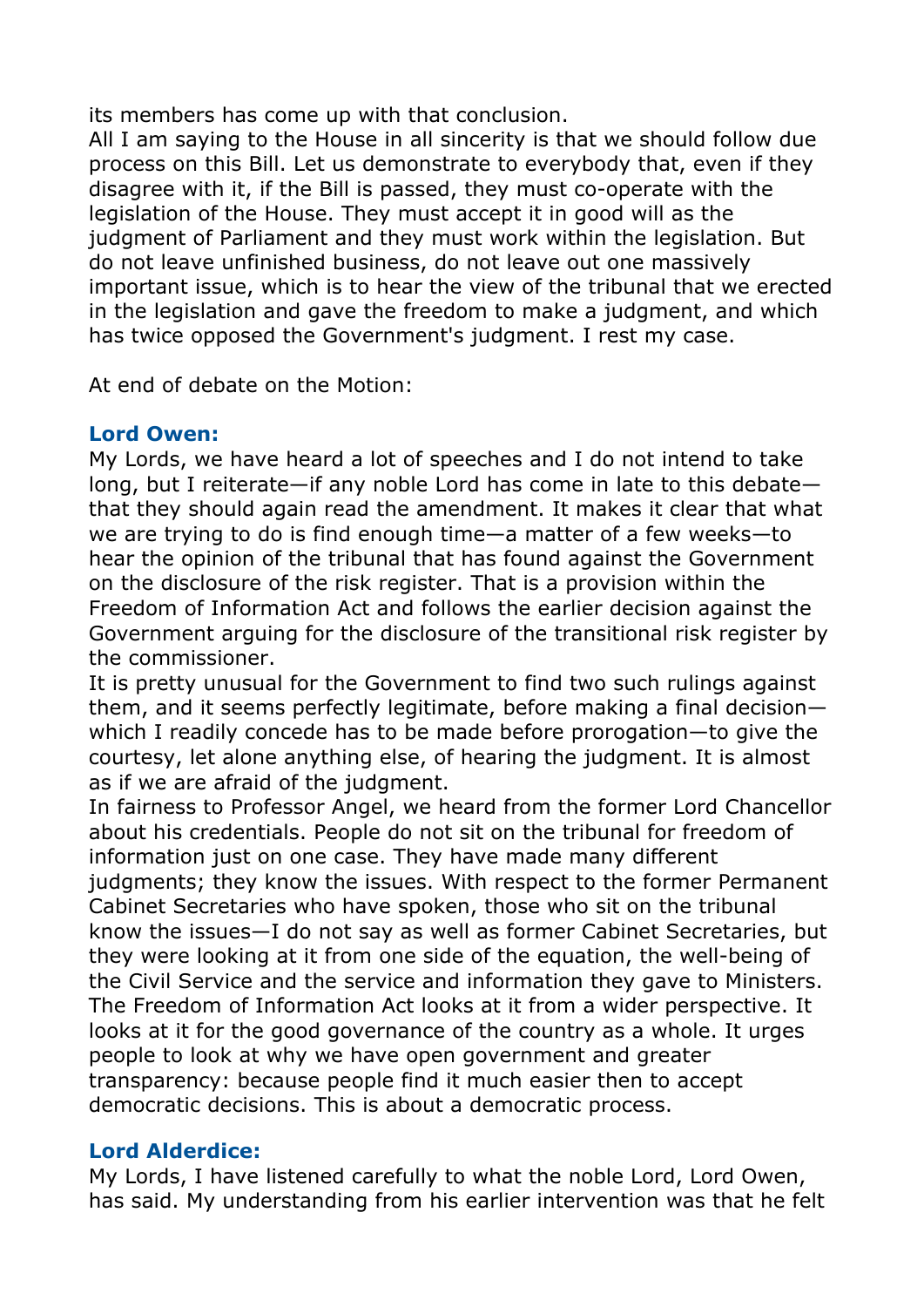it important for your Lordships' House to understand what was in the transitional risk register so that that would inform its debate on Third Reading. In the light of what my noble friend Lord Howe said—that it is almost certain that that material would not come into the public domain over the next few weeks, as I think that the noble Lord accepts—all that would come into the public domain over the next few weeks would be the reasons why the judgment was made, not the content of the transitional risk register itself. Therefore, I just want to be clear that the noble Lord is saying that all that your Lordships' House could do would be to debate the reasons of the tribunal, not the content of the risk register. I am not clear how the reasons of the tribunal would inform our Third Reading debate.

## **Lord Owen:**

It is exactly the wording of the amendment,

"to consider the detailed reasons for the first-tier tribunal decision", if there is sufficient time. This is the issue of freedom of information. I have already openly admitted that Governments tend to restrict information and Oppositions want the maximum amount of information. That is the inherent tension which the Freedom of Information Act was established to try to resolve. It seems wiser to listen to those voices. The noble Earl raised the question of constitutional issues. The Bill raises some serious constitutional issues. The Government have no mandate for the Bill. They specifically went to the electorate and said that there would be no top-down reorganisation of the National Health Service. That is considered by a lot of people outside this House to be a flagrant lie. That is one constitutional issue.

## **Noble Lords:**

Oh!

## **Lord Owen:**

I said that people outside this House consider it to be a flagrant lie. I have been around Parliament long enough to know what I cannot say and what I can.

There is another aspect to the Bill. The Government also fought an election on the basis of a constitutional promise that there would be no increase in the powers of EU legislation unless there was a referendum. There are very serious questions about the Bill as to the impact on EU legislation and the extent to which we will see the Commission making decisions on the National Health Service that it has not hitherto thought it either wise or, possibly, empowered to make. That is the second big constitutional question.

## **Lord Clement-Jones:**

My Lords—

#### **Lord Owen:**

No, the noble Lord has had his say. All I am saying now to the House is that this is a decision on which there are strong opinions in many ways.